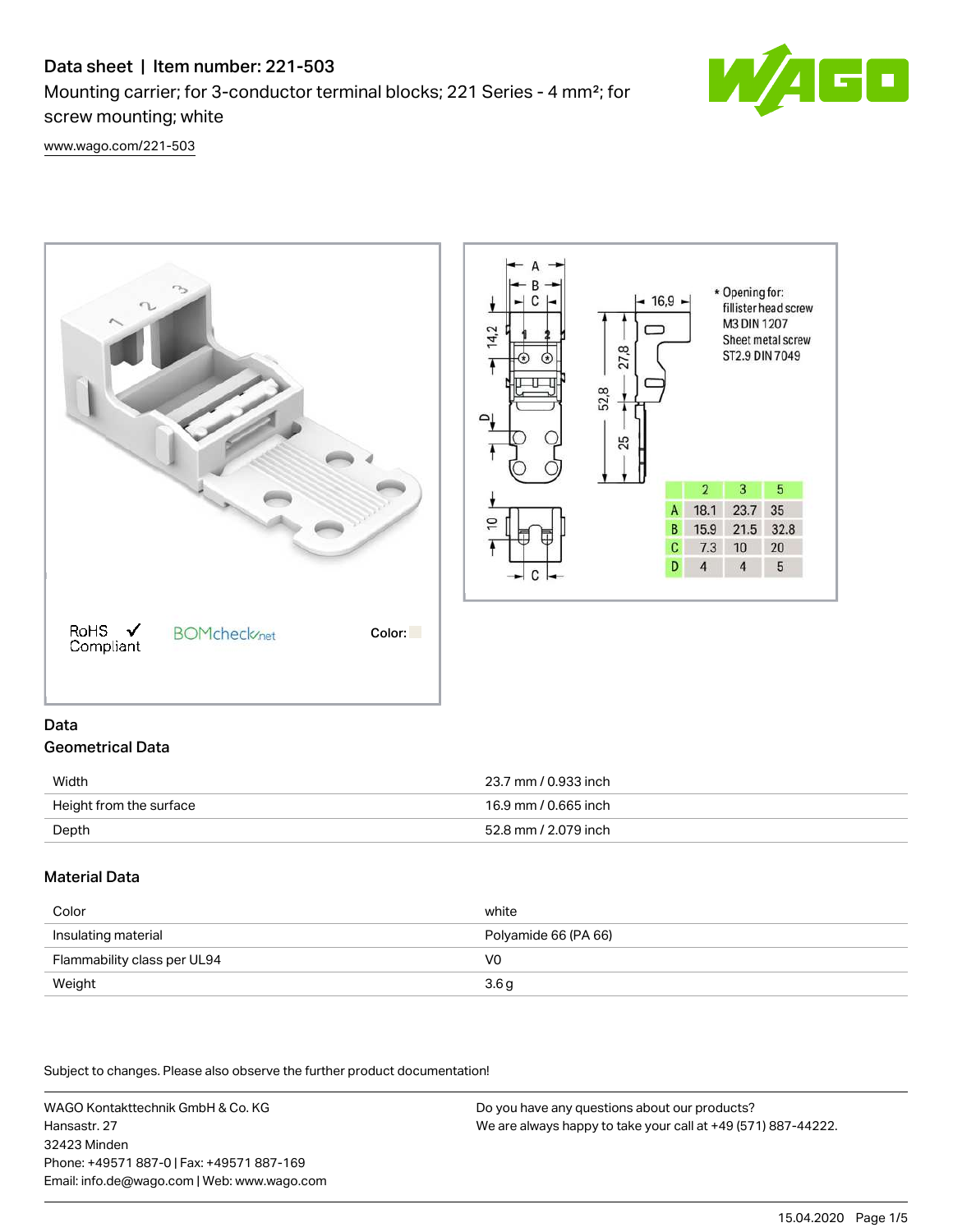

### Commercial data

| Packaging type     | <b>BOX</b>    |
|--------------------|---------------|
| Country of origin  | CΝ            |
| GTIN               | 4055143640794 |
| Customs Tariff No. | 39269097900   |

### Counterpart

| <b>Downloads</b><br>Documentation |              |         |          |
|-----------------------------------|--------------|---------|----------|
| <b>Bid Text</b>                   |              |         |          |
| 221-503                           | Feb 19, 2019 | xml     | Download |
| GAEB X81 - Datei                  |              | 2.8 kB  |          |
| 221-503                           | Jan 4, 2018  | doc     | Download |
| doc - Datei                       |              | 24.1 kB |          |
| <b>Additional Information</b>     |              |         |          |
| Technical explanations            | Apr 3, 2019  | pdf     | Download |
|                                   |              | 2.1 MB  |          |

#### CAD data

| 2D/3D Models 221-503 | url | Download |
|----------------------|-----|----------|
|                      |     |          |

### Installation Notes

Subject to changes. Please also observe the further product documentation!

WAGO Kontakttechnik GmbH & Co. KG Hansastr. 27 32423 Minden Phone: +49571 887-0 | Fax: +49571 887-169 Email: info.de@wago.com | Web: www.wago.com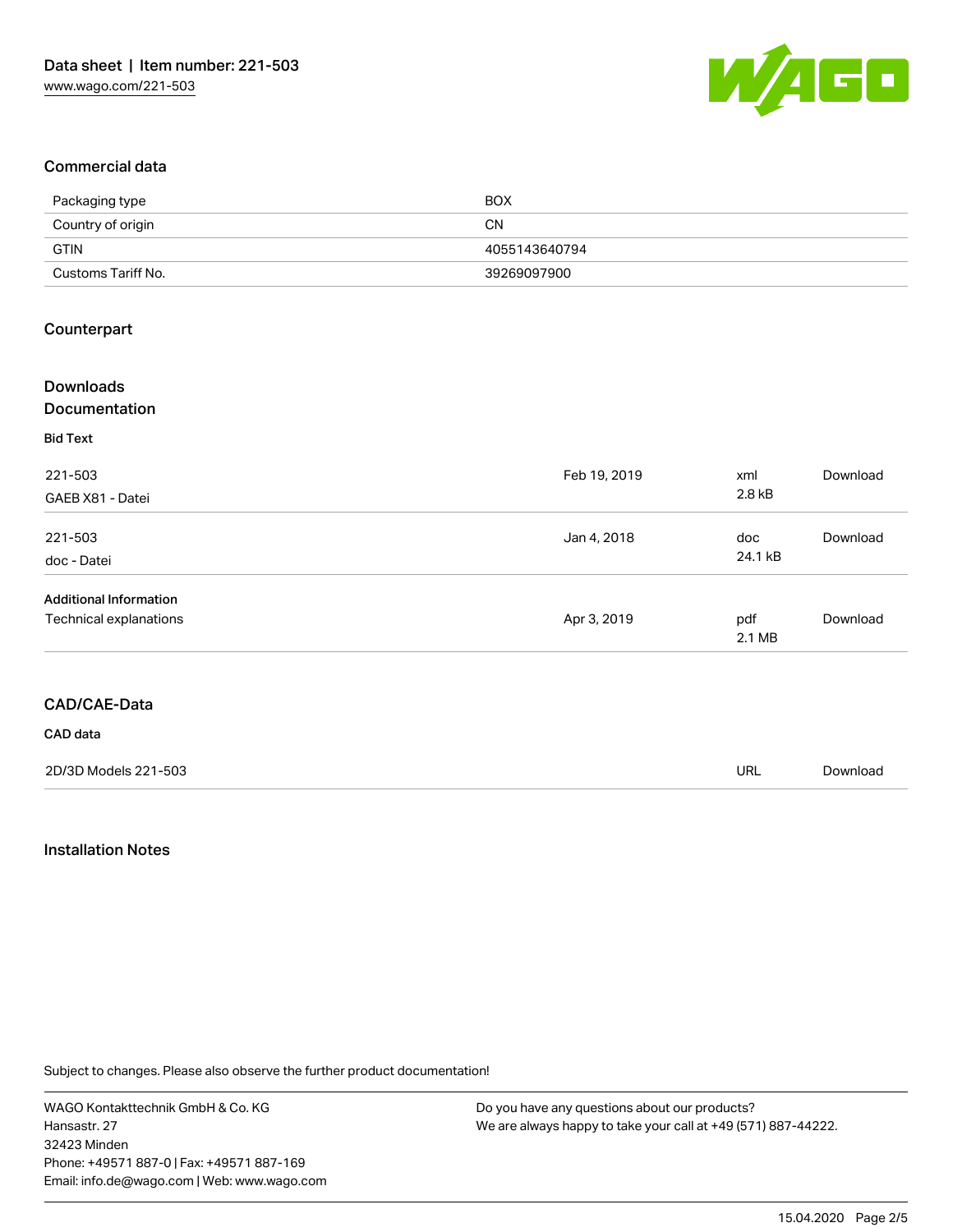# Data sheet | Item number: 221-503 [www.wago.com/221-503](http://www.wago.com/221-503)





Inserting a connector into the mounting carrier.

#### Inserting a conductor



Inserting a conductor.





Removing a connector from the mounting

carrier.



Horizontal screw mounting **Vertical screw mounting Community** Horizontal mounting via snap-in foot

Subject to changes. Please also observe the further product documentation!

WAGO Kontakttechnik GmbH & Co. KG Hansastr. 27 32423 Minden Phone: +49571 887-0 | Fax: +49571 887-169 Email: info.de@wago.com | Web: www.wago.com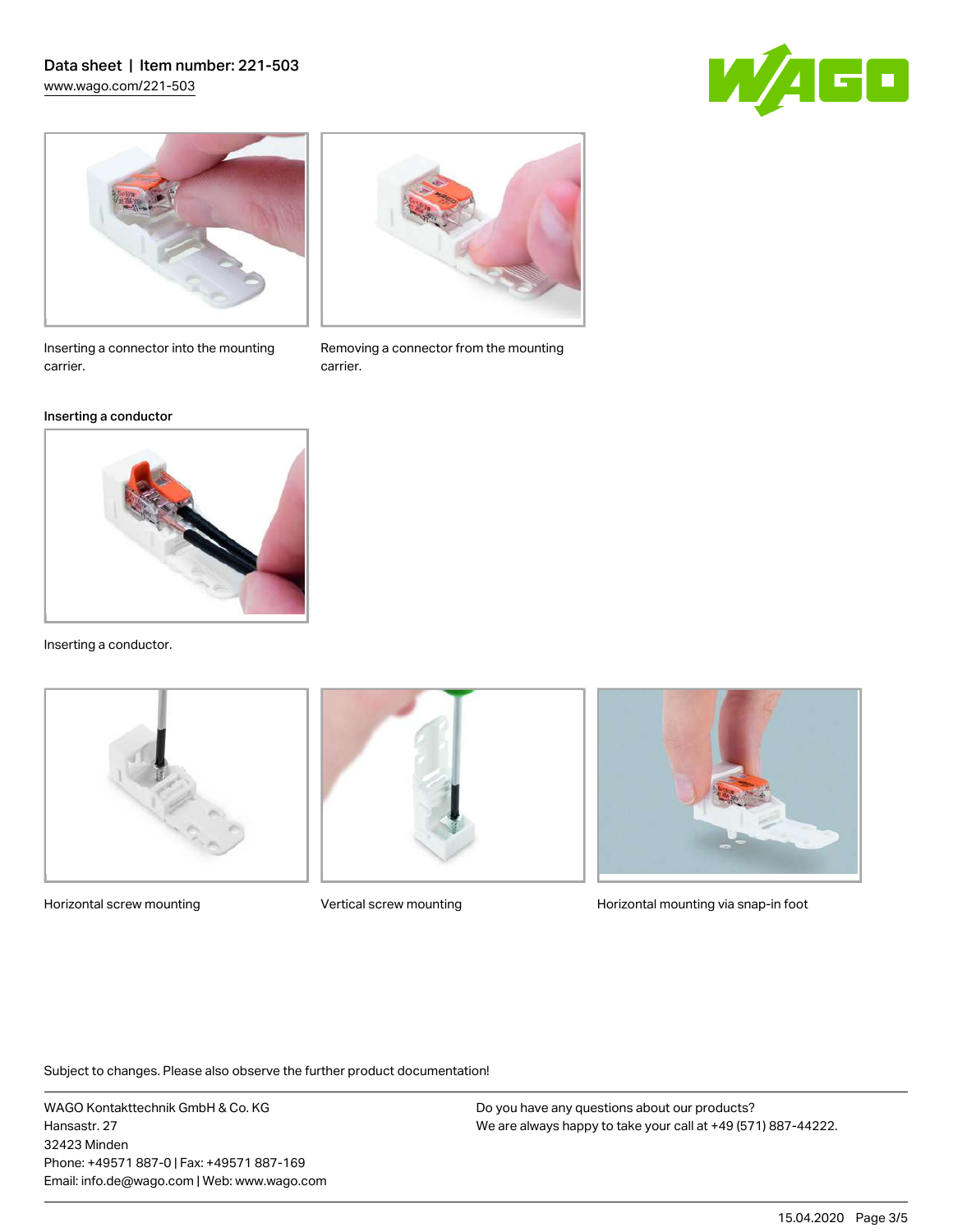



Vertical mounting via snap-in foot

#### Strain Relief





Use a cable tie to secure the conductors to The strain relief plate can be removed. the strain relief plate.

#### **Testing**



Testing a connector mounted on the carrier via test slot.

### Application

Subject to changes. Please also observe the further product documentation!

WAGO Kontakttechnik GmbH & Co. KG Hansastr. 27 32423 Minden Phone: +49571 887-0 | Fax: +49571 887-169 Email: info.de@wago.com | Web: www.wago.com